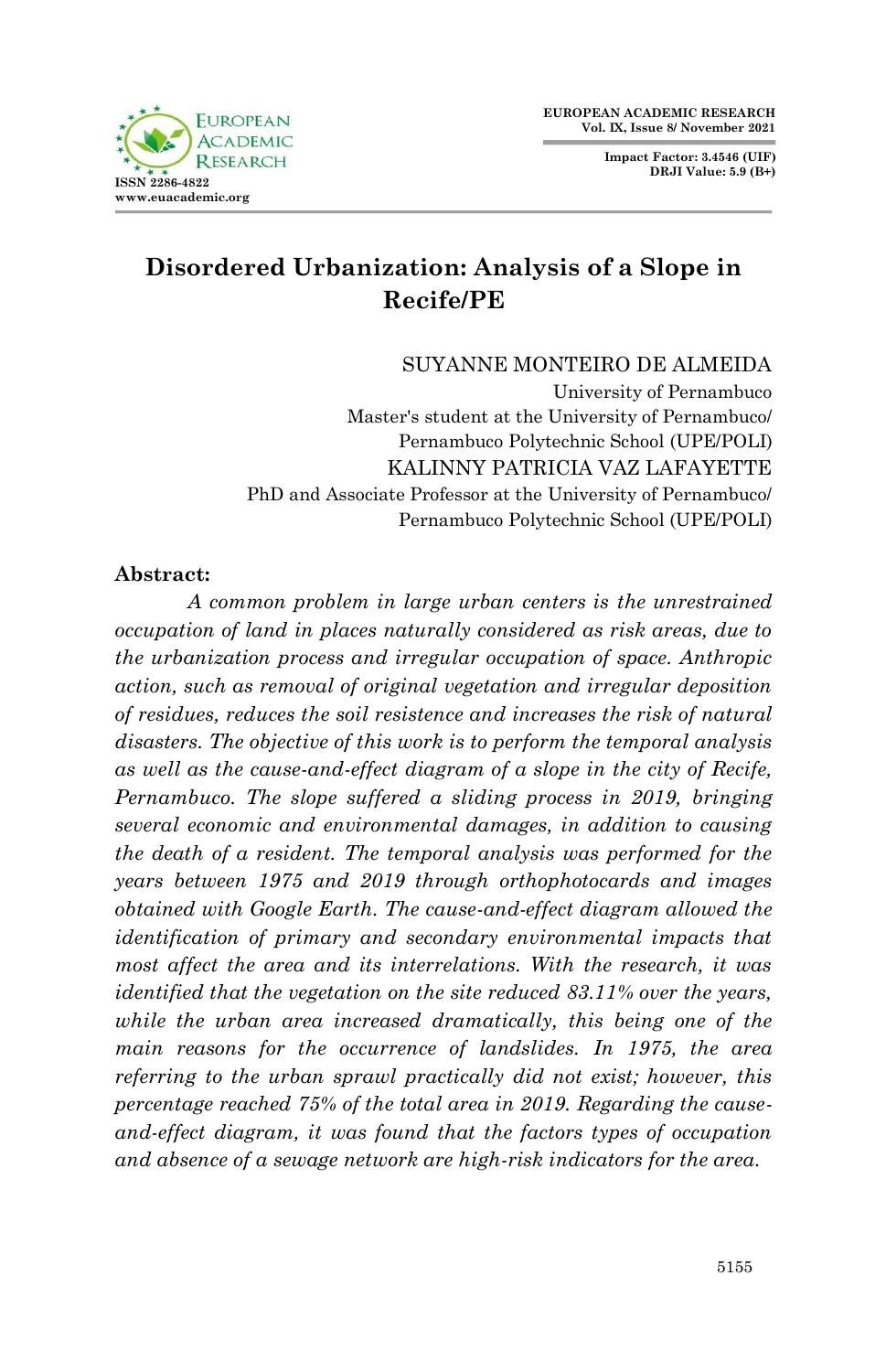**Keywords:** Urbanization; Risk Areas; Temporal Analysis; Urban Management; Erodible Soil.

# **INTRODUCTION**

Several changes are taking place in different sectors of society, including changes in production and consumption. The advancement of technology and innovation are elements that have strengthened these transformations, which are associated with economic development (Santos, 2020).

Governments, organizations, and civil society are increasingly concerned about the environmental damage that accelerated urbanization has brought to the environment, especially regarding the high generation of waste and consumption of raw materials (Santos and Marchesini, 2018).

Therefore, developing techniques for recycling reusable materials is essential for urban and environmental development, especially in fragile areas. From this point of view, governments must implement public policies to reduce the high volume of waste generated. In addition to harming the current generation, the latter can compromise future generations.

The occupation of more vulnerable environments, such as hilltops, valley bottoms, and areas susceptible to flooding, has brought different problems to society due to exposure to risk, danger, and disaster situations. Thus, cities are experiencing expressive population density and growth, linked to catastrophes induced or generated by anthropic factors (Oliveira et al., 2015).

Irregular occupation of areas considered at risk has been one factor that allows landslides to occur, causing environmental, economic, and social damage, in addition to compromising the lives of residents. The occupation of inappropriate places can be noticed in several Brazilian urban centers and occurs mainly due to the lack of public policies for popular housing and the proper use of urban space.

According to the Recife City Master Plan, Law No. 17,511 (2008), urban property fulfills its social function when it provides citizens with access to a good quality of life, social justice, accessibility, and the development of economic activities. Recife's Civil Defense Council has direct participation of the population from risky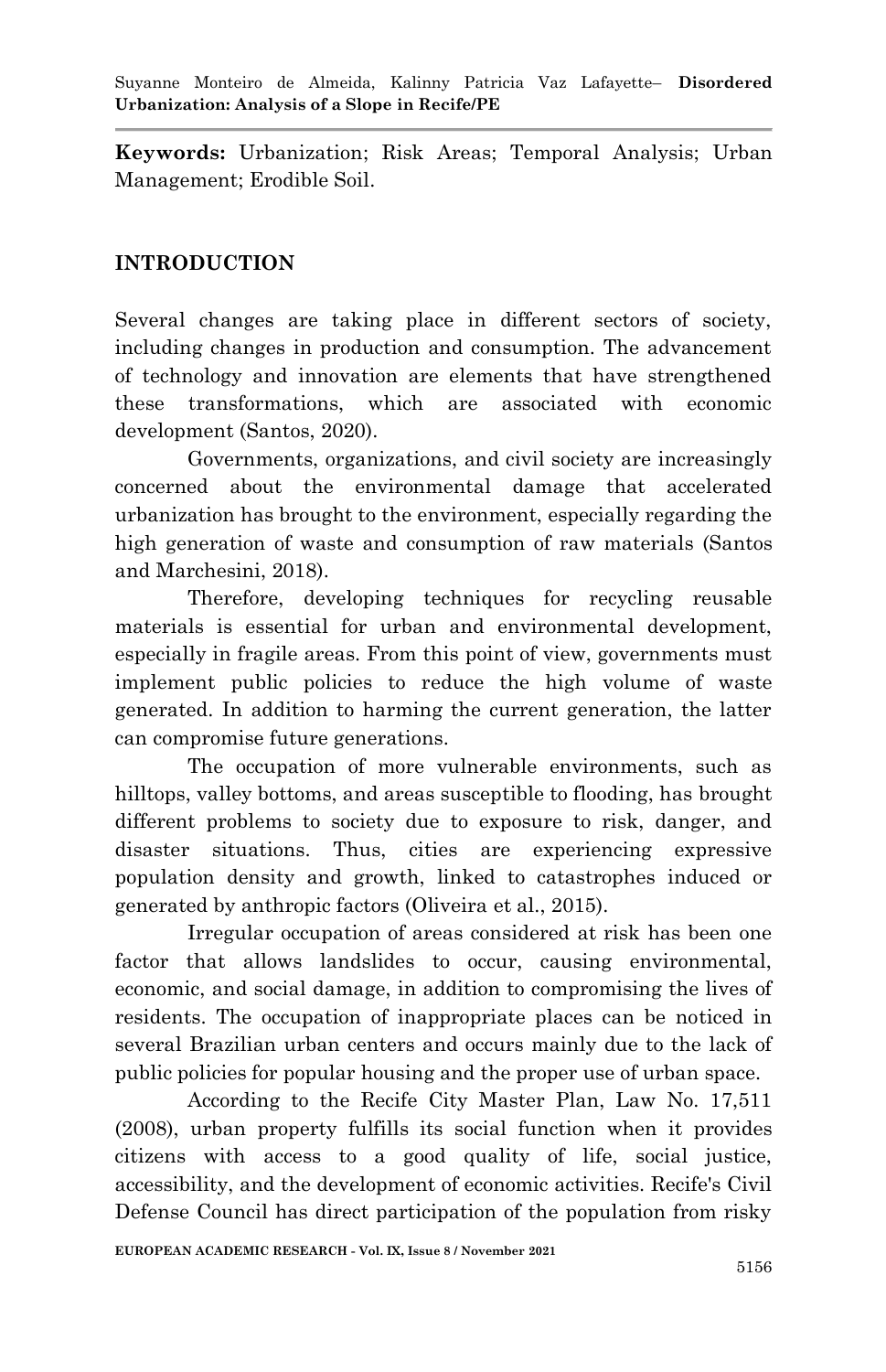areas and shows the role of establishing policies, plans, and bases for adequate risk planning and management. In addition, the planning foresees the general objectives of urban environmental policy, including sustainable development and environmental quality while preserving natural ecosystems.

According to Scherer and Amaral (2020), cities represent an environment of concentration of people marked by the favorable formation of a place of positive externalities arising from these agglomerations. Cities constitute a space for accessing a greater variety of products that facilitate finding activities compatible with their profiles.

Also, according to the authors, Brazil is a country marked by a certain asymmetry between cities due to expressive regional heterogeneity. Cities represent an element of local articulation and transformation, which depends on their scale, the nature of their productive base, their location, and transport infrastructure.

Recife represents one of the main urban centers in the Brazilian Northeast region, presenting an economy marked by the tertiary sector, including services, commerce, and public administration. The slope analyzed in this work is in the Dois Unidos neighborhood, which belongs to the Administrative Political Region II - RPA 2, with a territorial extension of 3.12 km². In July 2019, it suffered a landslide that resulted in the death of one resident, in addition to causing several social, economic, and environmental damages (Prefeitura Municipal do Recife, 2021).

# **BIBLIOGRAPHIC REVIEW**

### **Urbanization**

In recent decades, the national territory has undergone intense changes in its physical and visual space. The urbanization process represents a significant portion of these changes, with the accentuated displacement of the population to large cities and urban centers, generally in search of job opportunities and better quality of life (Oliveira and Giudice, 2017).

However, since the beginning, Brazilian cities have built a precarious scenario in the occupation of their urban space. The lack of adequate infrastructure and the inability to guarantee access to basic services, such as sanitation, health care, electricity, and education,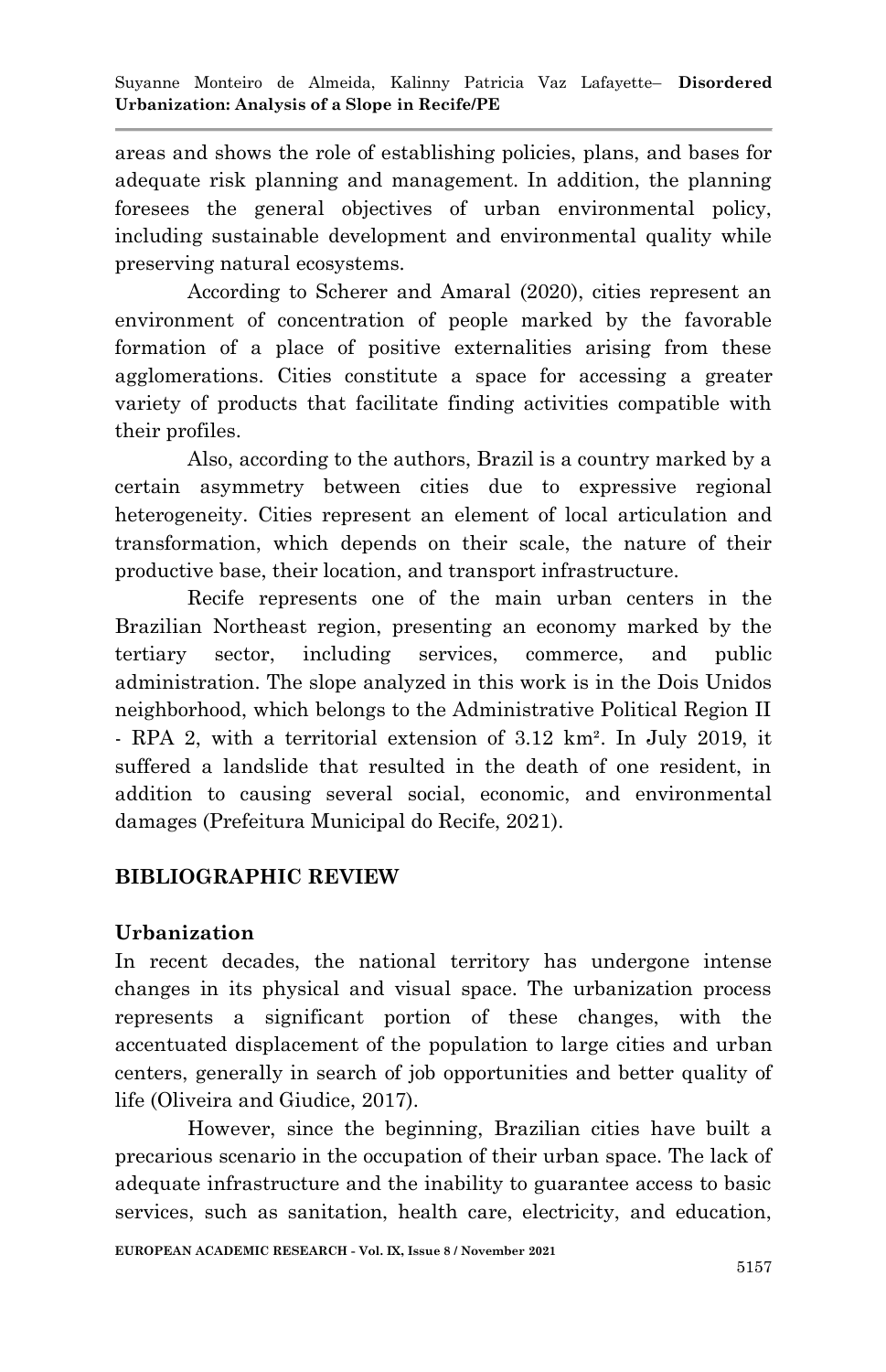gave rise to an urban problem in a population in a situation of extreme vulnerability (Oliveira and Giudice, 2017).

According to Mantovani (2016), accelerated urbanization, especially in developed countries, shows how unprepared urban spaces are to absorb population demand in basic infrastructure requirements. In this way, the real estate market ends up appropriating the best sectors of the cities and forgetting the places destined for popular housing.

For Abrantes et al. (2018), the dynamics and patterns of land use and occupation are of fundamental importance because of the intense debates on climate change, sustainable development, and environmental preservation. Population density is a variable that will allow better environmental management. That is because areas with greater populations need stronger government actions to reduce pollution and environmental degradation (Yu, Yang and Li, 2019).

In this context of unguarded cities, deprived of conditions to embrace this large contingent of individuals and absorb all this workforce, among the serious negative consequences, there is the process of settlement in vulnerable areas located in hillside regions (Oliveira and Giudice, 2017; Santos and Paula, 2018).

# **Slope Instability**

The mass movements caused on steep slopes, especially those located in urban environments, have drawn the attention of scientists and researchers, due to the critical and unfavorable situation regarding the health, safety, and well-being of the population occupying these places (Santos, Falcão and Lima, 2020).

Although these are natural phenomena resulting from the dynamics of the earth's surface, which will generally occur in places with rugged topography, such as slopes, environmental disasters have become expressive and frequent events, when related to anthropic action, resulting from disorderly occupation and without planning (Santos, Falcão and Lima, 2020).

Anthropic action in a hillside region is directly associated with erosive processes, siltation and contamination of watercourses, inadequate deposition of residues, soil waterproofing, and irregular constructions. All of these activities affect, directly or indirectly, the increase in the instability of a slope, putting the lives of the population residing in this area at risk (Oliveira and Giudice, 2017).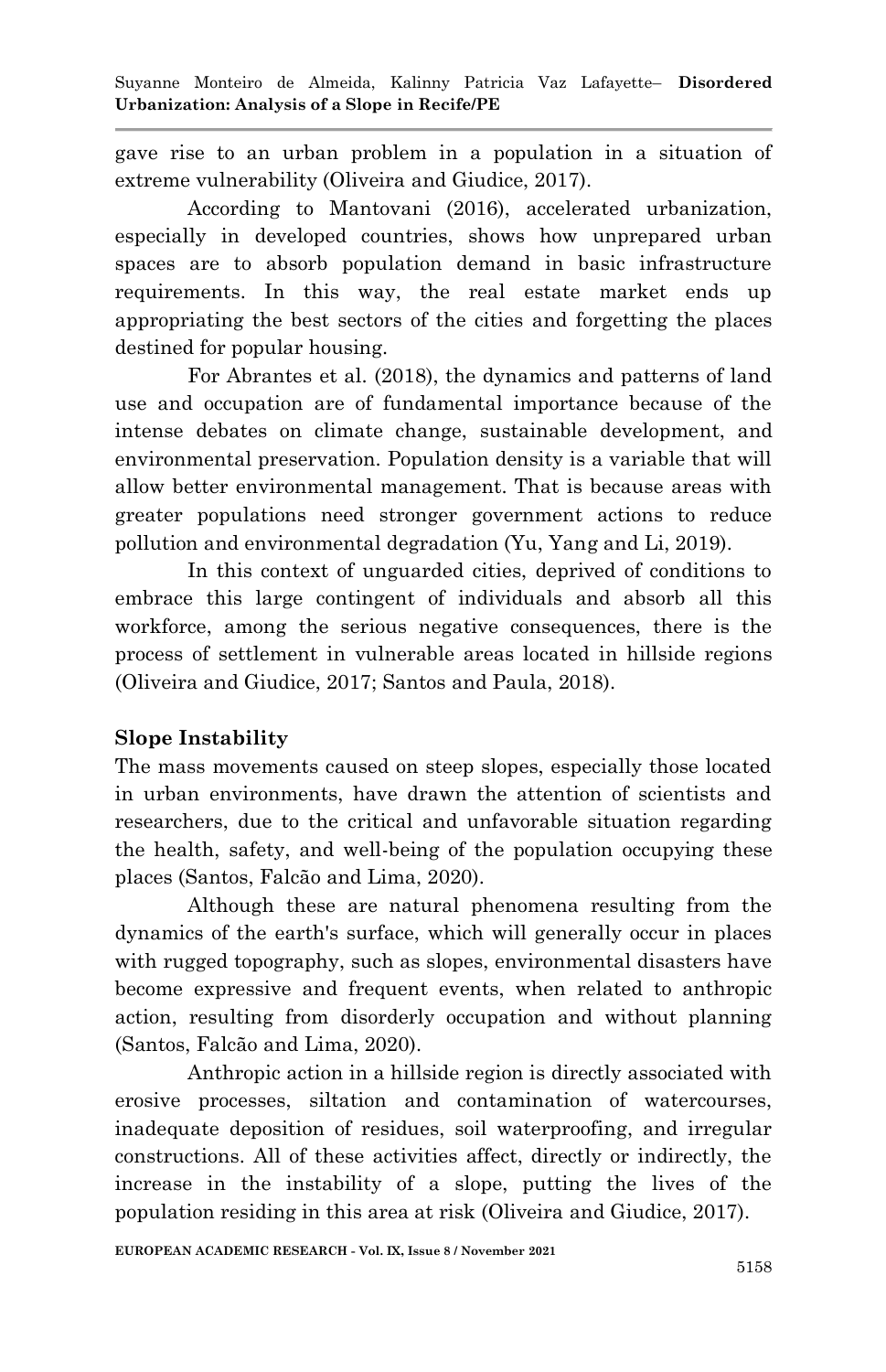According to Gerscovich (2016), anthropic action represents one of the inducing causes of mass movements by increasing the mobilized shear stresses, increasing the risk of landslides. Actions such as cutting the ground inappropriately, poor execution of landfills, and irregular waste disposal appear as factors that increase risk.

For Mello (2018), the instability process of soil can occur due to the action of water, which may be due to: infiltration, in which the effective tension of the soil and the apparent cohesion reduces due to its saturation; elevation of the groundwater; weight variations; increased runoff and evaporation. Furthermore, the climate is closely associated with mass movements, increasing the weathering process and reducing soil stability.

There are other aggravating factors mentioned by Carvalhais et al. (2019) related to the instability of slopes, such as cuts that change the angle of repose for the slope, irregular deposition of waste, and unplanned housing construction. Another relevant factor is the lack of sanitary sewage, which generates the discharge of sewage directly into the ground, reducing the resistance of the slope.

In this sense, integrated territorial planning is necessary and requires subsidies for research and projects, which synthesize knowledge about the physical environment with mechanisms that provide geological-geotechnical conditions of habitability (Nogueira et al., 2020).

# **Public Policies and Demographic Occupation**

In Brazil, the contemporary social scenario is understood as a legacy from the colonial period, followed by the slavery and feudal system, characterized by the concentration of large tracts of land in the hands of a limited number of owners. The social changes that occurred with the end of the empire and the establishment of the republic, together with the advances of industrialization and urbanization, only reflected in the emergence of modern forms of social deprivation, new facets of the population's needs, now in the urban sphere (Proni, 2017).

The intense influx of people to cities was not followed by urban and housing public policies capable of meeting the demand for housing (Lima, 2020). According to Fundação João Pinheiro (2016), the housing deficit in urban regions in Brazil already exceeds 5 million, in the case of homes lacking at least one type of infrastructure service.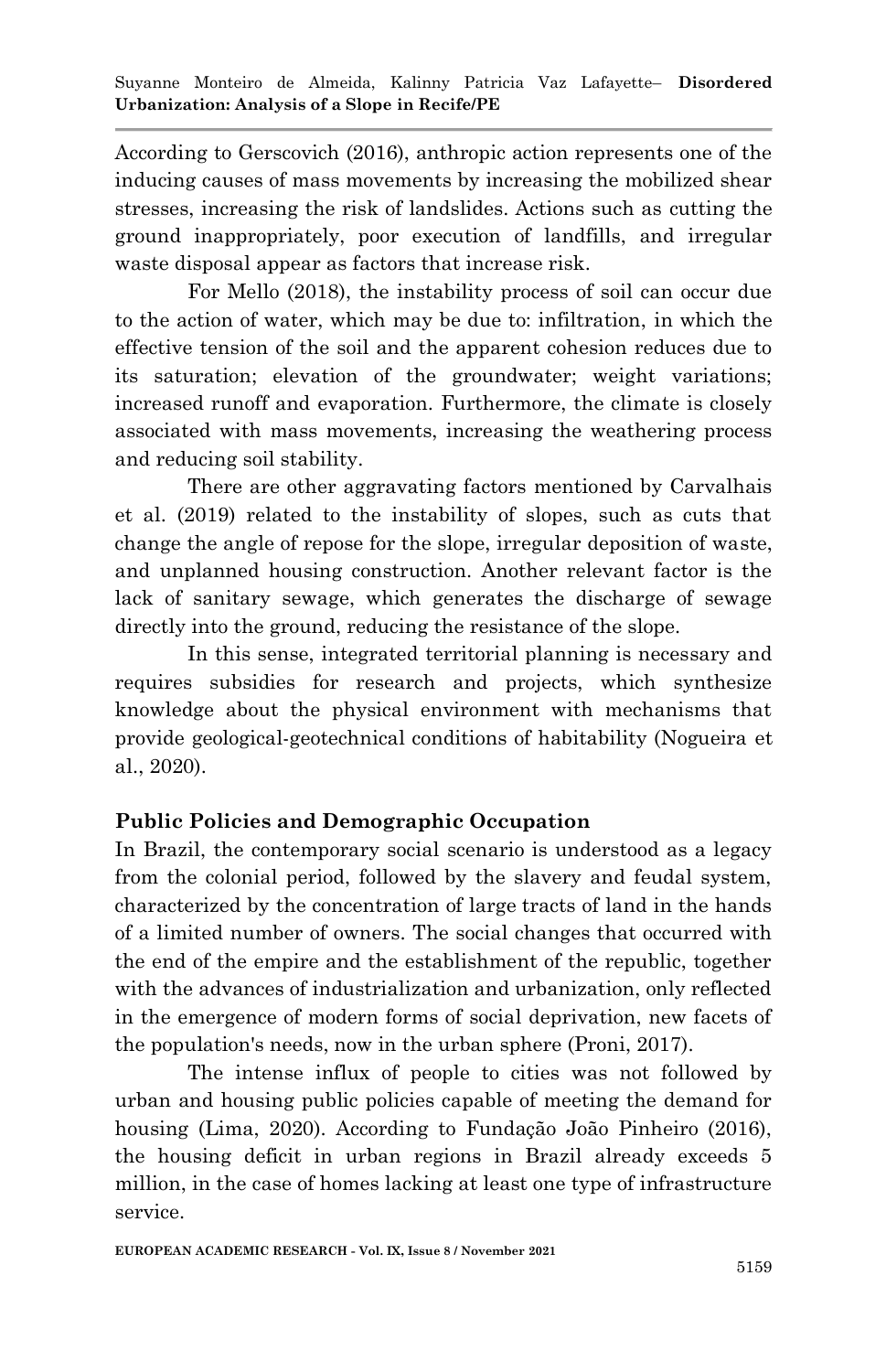Nationally, Constitutional Amendment No. 26 of 2000 expressly recognized housing as a right of every Brazilian. This legal support is aimed at the human person, seeking to guarantee their dignity, since it is a fundamental right.

At the municipal level, the Recife City Hall Multi-Year Plan was published in 2017, referring to the period 2018-2021, in which land regularization as well as projects for critical areas, where 53% of the population of Recife live, are foreseen. Among the projects covered by the plan, there is the mapping of critical areas in Recife, involving diagnosis and planning. Those are based on a study that updates housing conditions, sewage, garbage collection, lighting, water supply, drainage, and other public services in these communities.

Furthermore, actions to contain the slopes are also planned, such as the execution of containment works, application of geomantic, slope stabilization, stairs, paving, and drainage in risk areas. However, effective actions to mitigate the security problem related to the housing infrastructure in these areas have not yet been observed. Based on this reality, it is important to understand that the analysis and design of public policies regarding housing is a basic need and of extreme social interest, as it is an instrument that guarantees access to a fundamental right in order to alleviate social inequalities and promote quality of life (Lima, 2020).

### **METHODOLOGY**

#### **General Characteristics of the Site**

The analyzed study area belongs to the city of Recife, Pernambuco, in the Dois Unidos neighborhood, at coordinates 7º 59' 52'' S and 34º 54' 57'' W, on the street Córrego do Curió, part of the Administrative Political Region II – RPA 2, as shown in Figure 1.

The city of Recife is the capital of the state of Pernambuco and has a territorial area of 218,846 km<sup>2</sup> with an estimated population of 1,645,727 for the year 2019 (Instituto Brasileiro de Geografia e Estatística - IBGE, 2017). Recife is known as one of the main urban centers in the Northeast region, with an economy dominated by the tertiary sector. In addition, the city concentrates a good part of the civil construction sector and the transformation industry and is responsible for most of the exports of knowledge and technologies for enterprises (Prefeitura Municipal do Recife, 2021).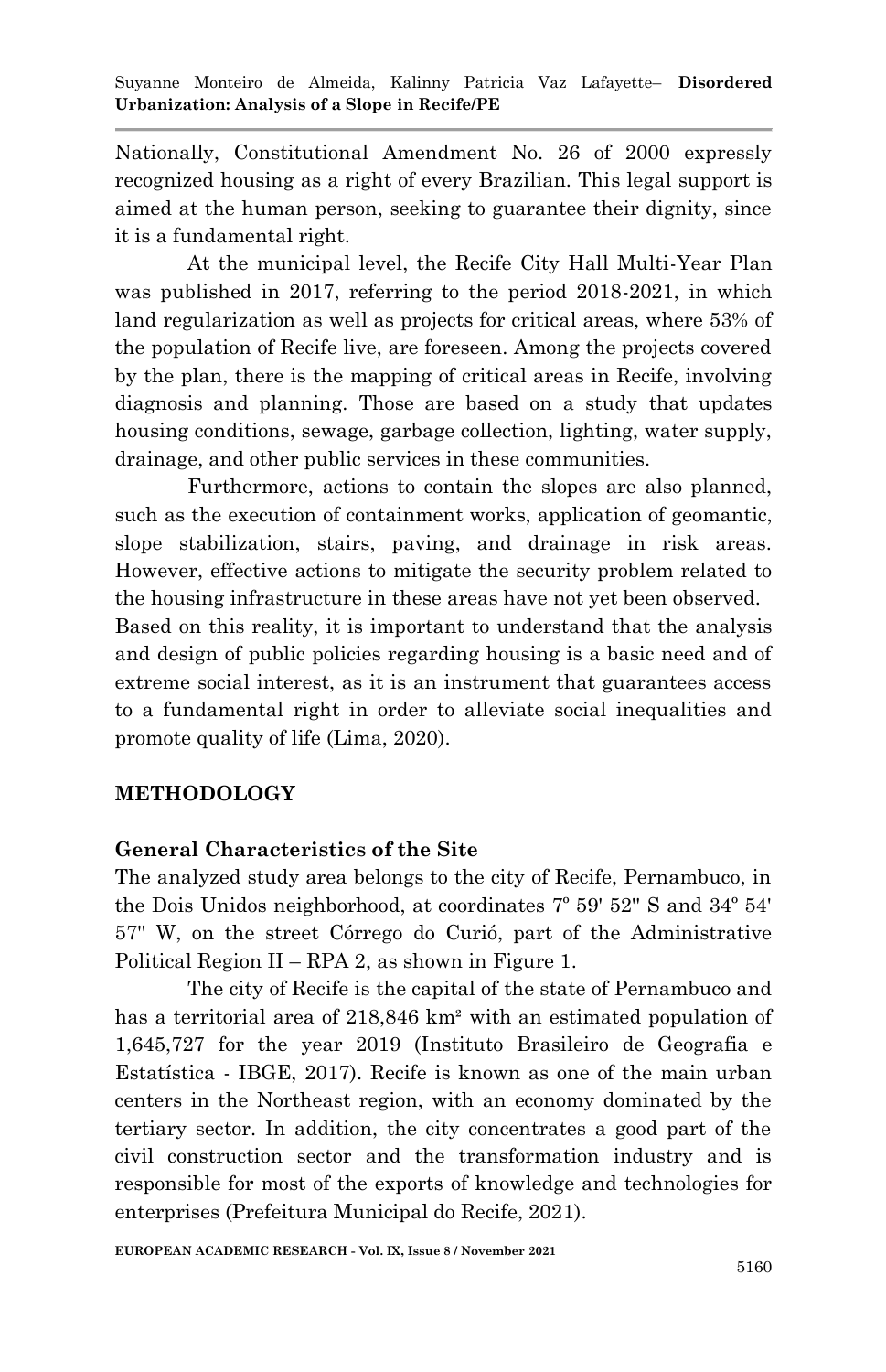The Municipal Human Development Index (IDHM) of the city of Recife was 0.772 for the year 2010. Between 2000 and 2010, education, longevity, and income were the services that grew the most (Prefeitura Municipal do Recife, 2021).



Source: Prepared by authors with the help of Qgis software.

The municipality has a humid tropical climate with an annual average of 25.4 ºC, with a rain regime defined in two different periods: rain in the autumn-winter season and drought in September to February (Barros and Lombardo, 2013). In this way, the climate can be understood as tropical rainy in dry summer, in which rainfall affects erosive processes by enabling the carrying of materials (Portela, 2019).

The vegetation is formed by the Atlantic Forest, Floodplain fields, Sandbank, and Mangrove, which are devastated because of landfills and illegal logging. Mangrove vegetation represents an ecosystem of great environmental and economic importance, being one of the most productive regions for carrying the organic matter to estuarine regions and serving as a source of income for a large part of the local population (Barbosa, 2010).

Regarding hydrography, the city of Recife is marked by the Capibaribe River Basin and the small coastal rivers basin 2 - GL2, limited to the north by the Capibaribe River, and the south, by the Ipojuca River basin. The Capibaribe River basin has an area of 7,454.88 km², covering 42 municipalities in the state of Pernambuco (Agência Pernambucana de Águas e Clima - APAC, 2021).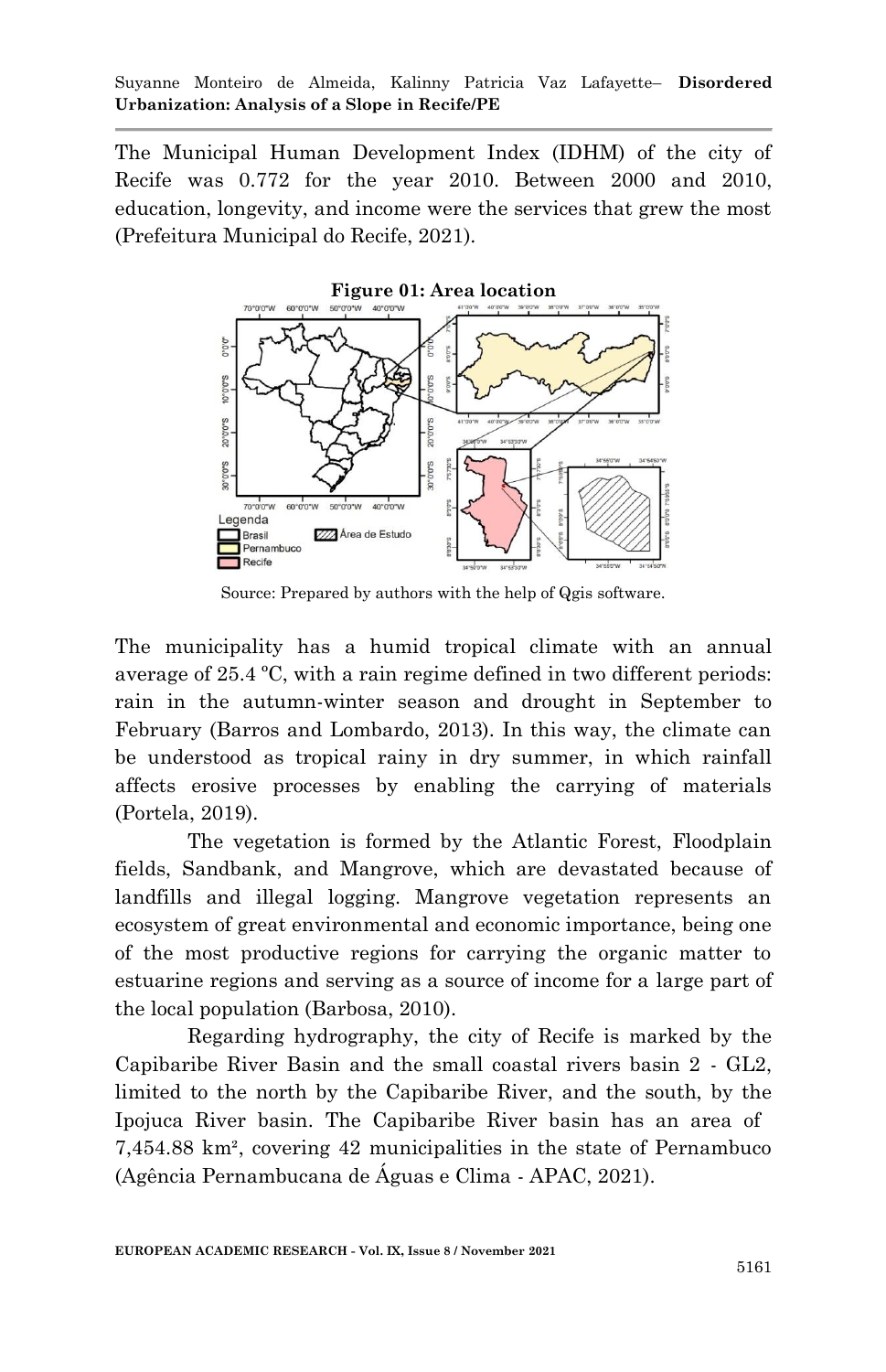The analyzed slope suffered a landslide process in July 2019, which resulted in the death of one of the residents, in addition to causing several economic and environmental damages (Aprígio, 2019). The main reason pointed out as the cause of the rupture of the slope is the disorderly occupation linked to the heavy rains that occurred in the winter period.

With the site visit, it was possible to notice several factors that increase the risk of accidents, which, in large part, are linked to anthropic factors, such as removal of the original vegetation, absence of an adequate sewage system, and irregular waste disposal. In addition to these factors, there are irregular cuts in the land for building houses and disease-transmitting vectors, increasing the risk to the population's health.

# **Temporal Analysis**

The temporal analysis showed the characteristics of the dynamics of occupation of the site over the years, enabling a more accurate study of the influence of human occupation on the soil stabilization process. In this way, it is possible to assess the evolution of land use and occupation at the site, considering an increase in environmental degradation.

The temporal analysis was performed through the preparation of maps with the areas corresponding to four types of coverage found at the site, namely:

- Vegetation: corresponds to places with treetops, lawns, or plants;
- Exposed soil: corresponds to areas without vegetation or construction;
- Urban stain: corresponds to places that have dwellings or cemented surfaces that increase surface runoff by reducing the infiltration capacity at the site;
- Road system: represents the local roads.

The orthophotocharts were collected at the Pernambuco State Planning and Research Agency (CONDEPE/FIDEM), on a scale of 1:10,000, presenting contour lines equidistant at 5 meters. The orthophotocharts collected from FIDEM represent the location for the years 1975 and 1985. With the help of Google Earth, images were obtained for the region of study from 2009 to 2019.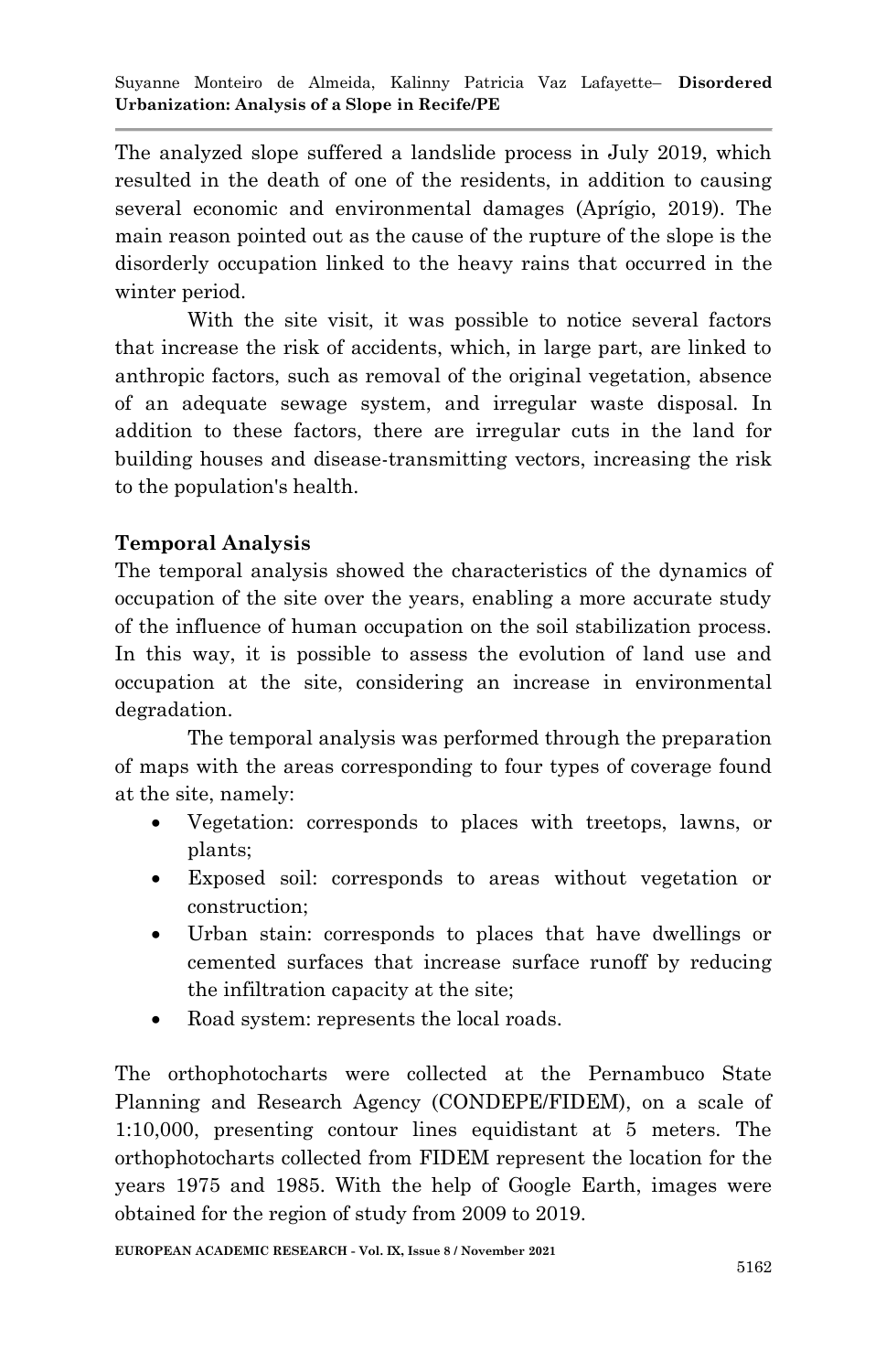After collecting the images, their vectorization was carried out using the free software Qgis, which represents a multiplatform of the Geographic Information System (GIS). The software also allows to visualize, edit, and analyze data, giving rise to several layers through different projections (Silva, 2020).

The software enabled the quantitative analysis of the area under study, providing the values corresponding to the area of each type of coverage over time. It also allowed a more in-depth analysis of irregular urbanization, providing characteristics related to the spatial dynamics inserted along the years.

# **Cause and Effect Diagram**

The construction of interaction networks for the area under study allows the identification of direct and indirect environmental impacts and their interrelationships. The interaction network method has as its main advantage a greater understanding of the secondary impacts that affect the site and allows the introduction of statistical parameters that enable the estimation of possible future changes.

The Ishikawa diagram, or cause and effect diagram, was built from information found in the theoretical foundation of the study and in the slope area itself, representing the chains of impacts linked to their possible causes.

 The environmental indicators analyzed were reduction of vegetation cover, absence of a sanitary network, types of occupation, and population density. Each indicator was adapted for the area in question. For a better analysis of the factors that increase the risk of slope slides, some site visits were carried out to fully visualize the erosive processes that compromise the stability of the slope.

 After building the interactions, the degree of risk for each indicator was obtained, concerning favoring the slope slide process. The classification of the degree of risk was performed using the parameters reported by Santos (2012), in which:

- Low grade There is no noticeable risk of localized geotechnical or hydraulic accidents, not requiring specific interventions for geotechnical stabilization;
- Medium degree There is a risk of small and medium-sized geotechnical or hydraulic accidents;
- High degree There is a risk of serious geotechnical or hydraulic accidents.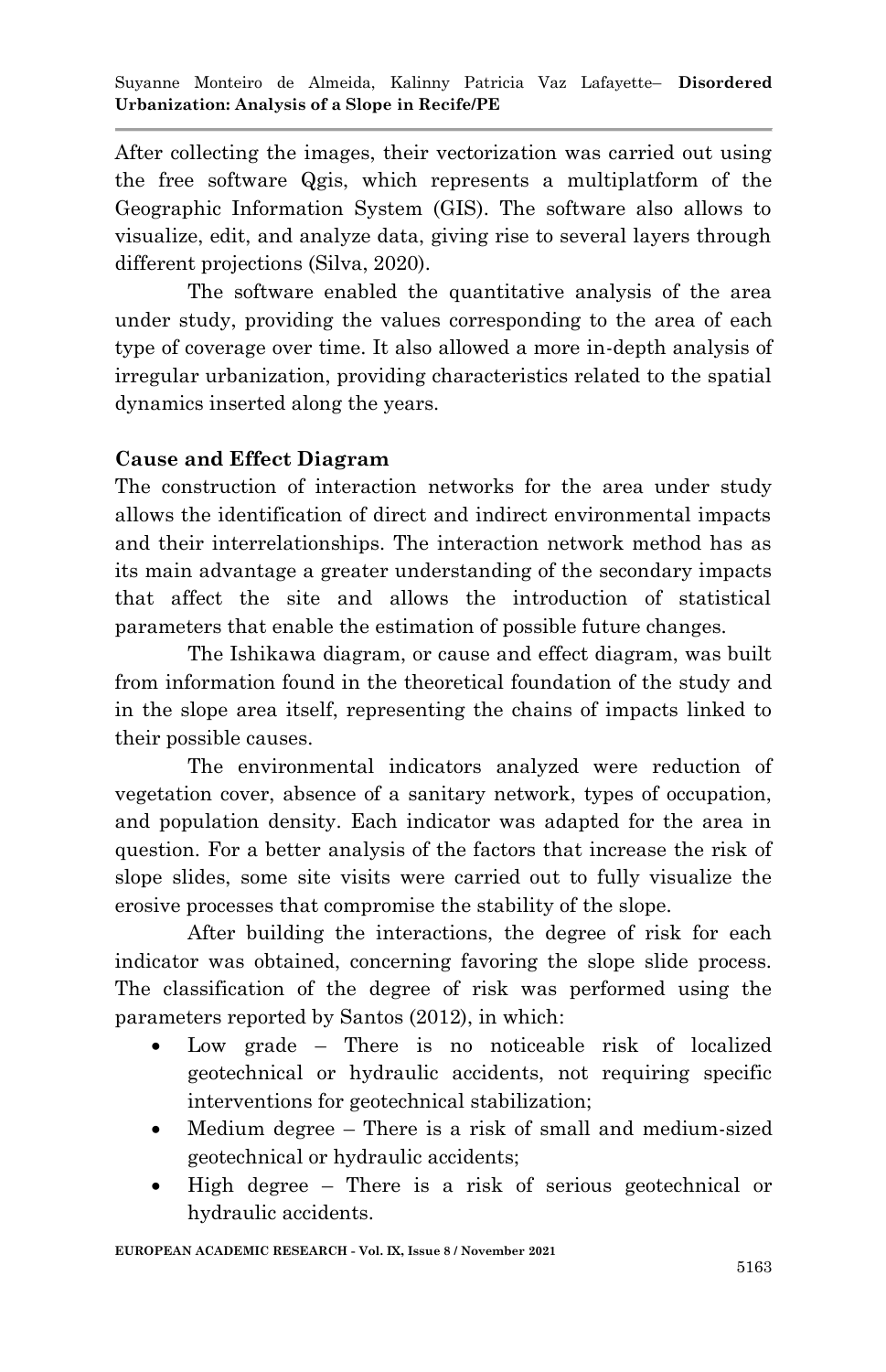#### **RESULTS AND DISCUSSIONS**

#### **Remote Sensing Data**

Table 1 presents the relative description of the spatial distribution and the quantitative results of the temporal analysis for the slope in 1975, 1985, 2009, and 2019. Table 2 represents the variation rates of each coverage over the years. The types analyzed were exposed soil, vegetation, urban area, and road system.

| Types of coverage | Area $(m^2)$ |          |                |        | Area under study (%) |       |          |       |
|-------------------|--------------|----------|----------------|--------|----------------------|-------|----------|-------|
|                   | 1975         | 1985     | 2009           | 2019   | 1975                 | 1985  | 2009     | 2019  |
| Exposed Soil      | 10000        | 10400    | $\overline{0}$ | 7400   | 5.55                 | 5.78  | $\Omega$ | 4.11  |
| Urban Stain       | $\Omega$     | $\Omega$ | 116300         | 135000 | $\Omega$             | 0     | 64.61    | 75,00 |
| Vegetation        | 163400       | 166500   | 54600          | 27600  | 90.78                | 92.50 | 30,34    | 15,33 |
| Road System       | 6600         | 3100     | 9100           | 10000  | 3.67                 | 1.72  | 5.05     | 5,56  |
| Total             | 180000       | 180000   | 180000         | 180000 | 100                  | 100   | 100      | 100   |

**Table 1: Land use and occupation data**

Source: The authors.

| Types of coverage | Variation rates (%)      |                          |                          |                          |  |  |  |  |
|-------------------|--------------------------|--------------------------|--------------------------|--------------------------|--|--|--|--|
|                   | 1975-1985                | 1985-2009                | 2009-2019                | 1975-2019                |  |  |  |  |
| Exposed Soil      | $(+)$ 4,00               | $\overline{\phantom{a}}$ | $\overline{\phantom{0}}$ | $($ - $)$ 26,00          |  |  |  |  |
| Urban Stain       | $\overline{\phantom{0}}$ | ٠                        | $(+)$ 16,08%             | $\overline{\phantom{a}}$ |  |  |  |  |
| Vegetation        | $(+)$ 1,90               | $( - ) 67,21$            | $($ - $)$ 49,45          | $(-) 83,11$              |  |  |  |  |
| Road System       | $(-)$ 53,03              | $(+)$ 193,55             | $(+)$ 9.89               | $(+) 51.52$              |  |  |  |  |

#### **Table 2: Variation rates for 1975, 1985, 2009, and 2019.**

Source: The authors.

It was necessary to deliver the orthophotocharts for the years analyzed using the Geocentric Reference System for the Americas 2000 (SIRGAS 2000). It is possible to notice the high growth of the urban area and a relevant reduction in the percentage occupied by vegetation over the years. Disorderly occupation coupled with the removal of vegetation for housing construction are factors that increase the risk of landslides. Next, the results in maps obtained with remote sensing are presented in Figures 2, 3, 4, and 5.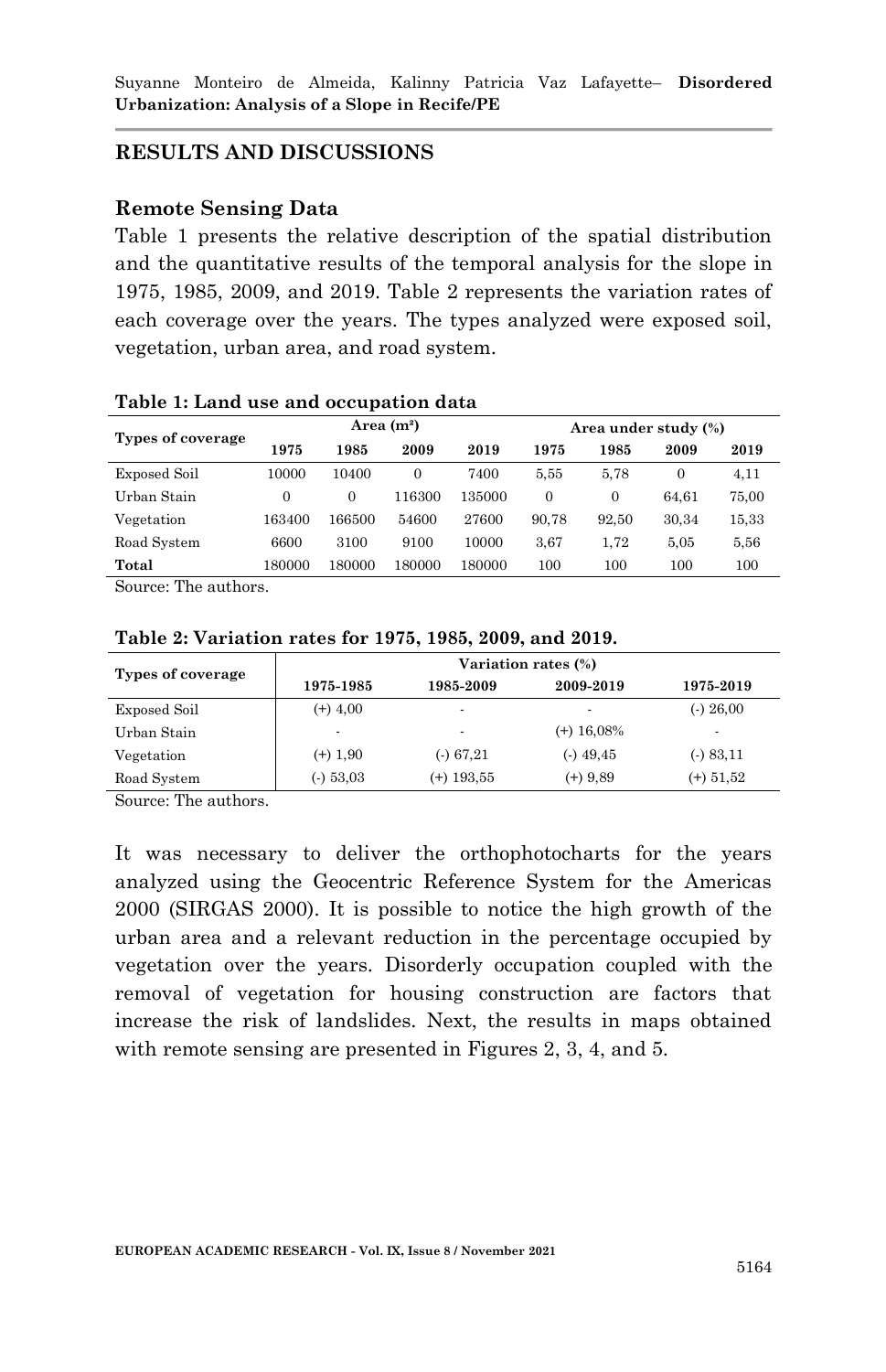

**Figure 2: Use and occupation of the slope area in 1975.**

**Figure 3: Use and occupation of the slope in 1985.**



Source: The authors.

**Figure 4: Use and occupation of the slope in 2009.**



Source: The authors.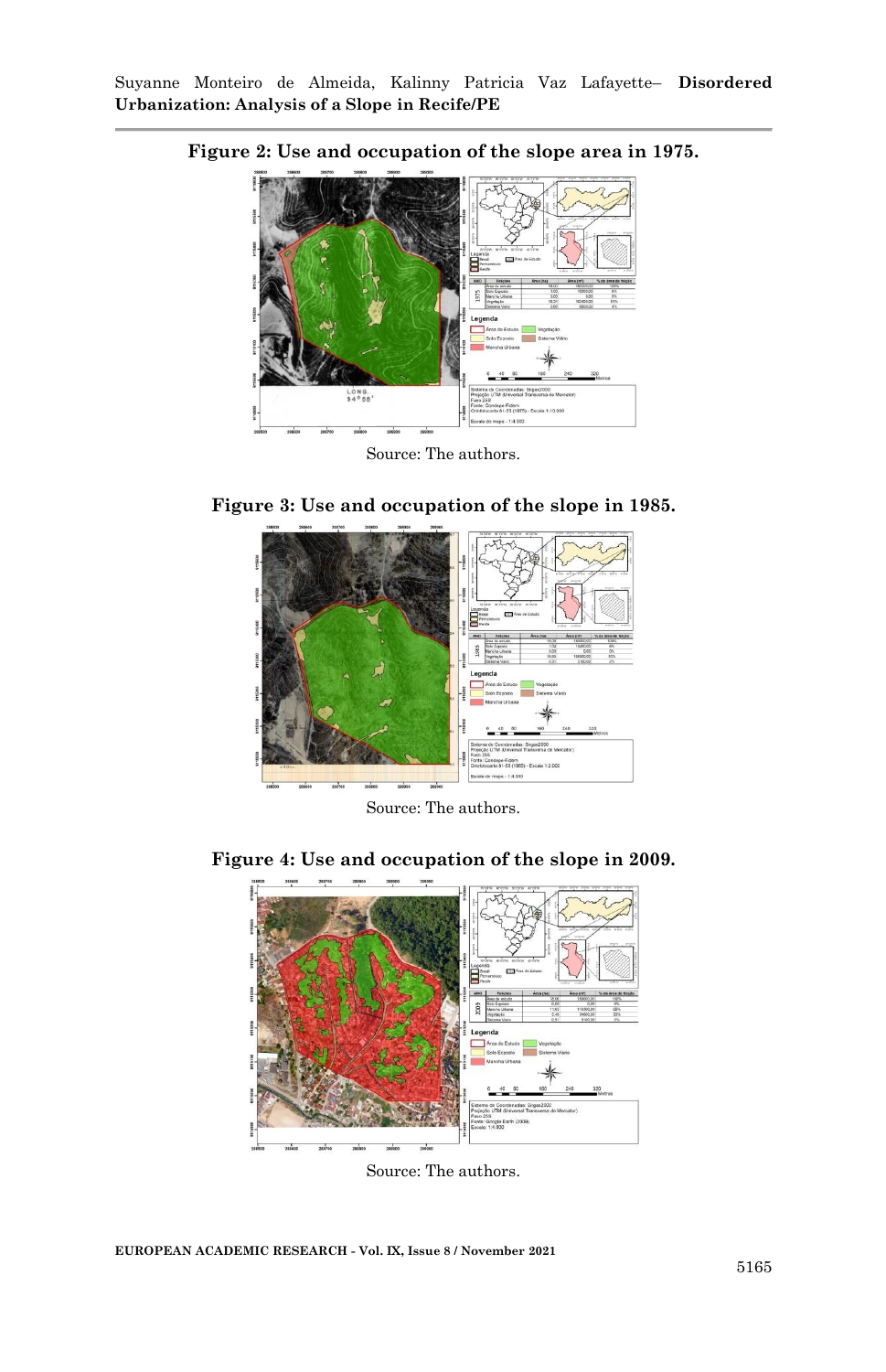

#### **Figure 5: Use and occupation of the slope in 2019.**

Source: The authors.

#### **Temporal Analyses of Land and Occupation**

The area corresponding to the urban sprawl represents one of the typologies that has undergone the most change over these 45 years. In 1975, the area referring to the urban sprawl practically did not exist; however, this percentage reached 75% of the total area in 2019.

This modification is related to the spatial dynamics inserted in the place over the years, promoting the reduction of vegetation and the creation of new constructions that increase the impermeable areas of the region. Between 2009 and 2019, an increase in urban sprawl and the road system is noticeable. This factor can be explained by the need to create new access routes for the movement of people and goods as urbanization grows.

Between 1975 and 2019, the area corresponding to the exposed soil suffered a 26% reduction. The area corresponding to the urban sprawl presented an increase over the years, reaching the mark of 135,000 m² in 2019. Between 2009 and 2019, the percentage of increase referring to the typology of urban sprawl was 16.08%.

The most alarming change occurred in the vegetation typology, mainly between 1985 and 2009, when the reduction reached the mark of 67.21%, generating concern for the formation of new risk areas susceptible to landslides. The road system showed an increase of 51.52% between 1975 and 2019, increasing the impermeable areas and its consequent runoff.

For Santos (2020), the disorganized use and occupation of land, due to the population increase, may be the result of precarious urban planning and public management, failing to absorb the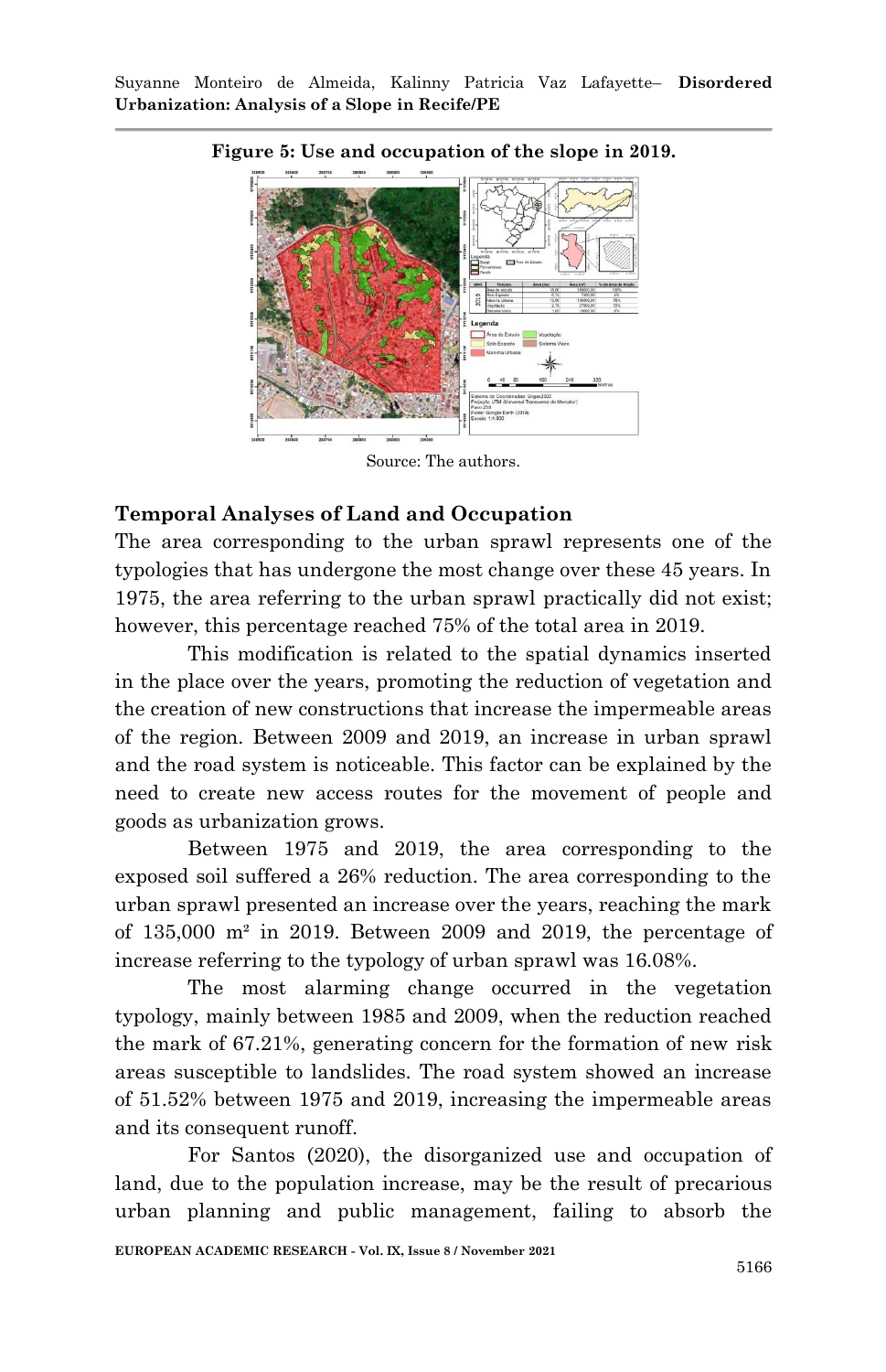Suyanne Monteiro de Almeida, Kalinny Patricia Vaz Lafayette– **Disordered Urbanization: Analysis of a Slope in Recife/PE**

population increase over the years. Thus, the provision of basic infrastructure for the new agglomerates has become something impossible, increasing the emergence of new irregular settlements that contribute to environmental degradation and the reduction of biodiversity.

#### **Cause and Effect Diagram or Ishikawa diagram**

The preparation of the cause-and-effect diagram allowed evaluating the relationship between the sources that generate impacts and their respective environmental indicators, as shown in Figure 6. At the study site, the slope slide was the final/environmental impact analyzed, presenting several causes that can enhance its occurrence.



Source: The authors.

For each environmental indicator, some possible causes were identified. The environmental indicator "vegetable suppression" presented, as the main causes of the reduction of native vegetation, the increase of exposed soil and the reduction of the shear strength of the soil. For the "absence of sanitary network" indicator, the causes were the discharge of sewage directly into the soil and the reduction in the shear strength of the soil.

For the environmental indicator "types of occupation", the most relevant causes were irregular constructions and overloading the land. Finally, for the indicator "population density", the most important cause is the increase in the urban sprawl in the place.

The suppression of vegetation cover increases the unprotected area of the soil, reducing its resistance and increasing the potential for landslides. On the analyzed slope, the reduction of vegetation cover presented a medium degree of risk since the vegetation is still partially present at the point of the disaster.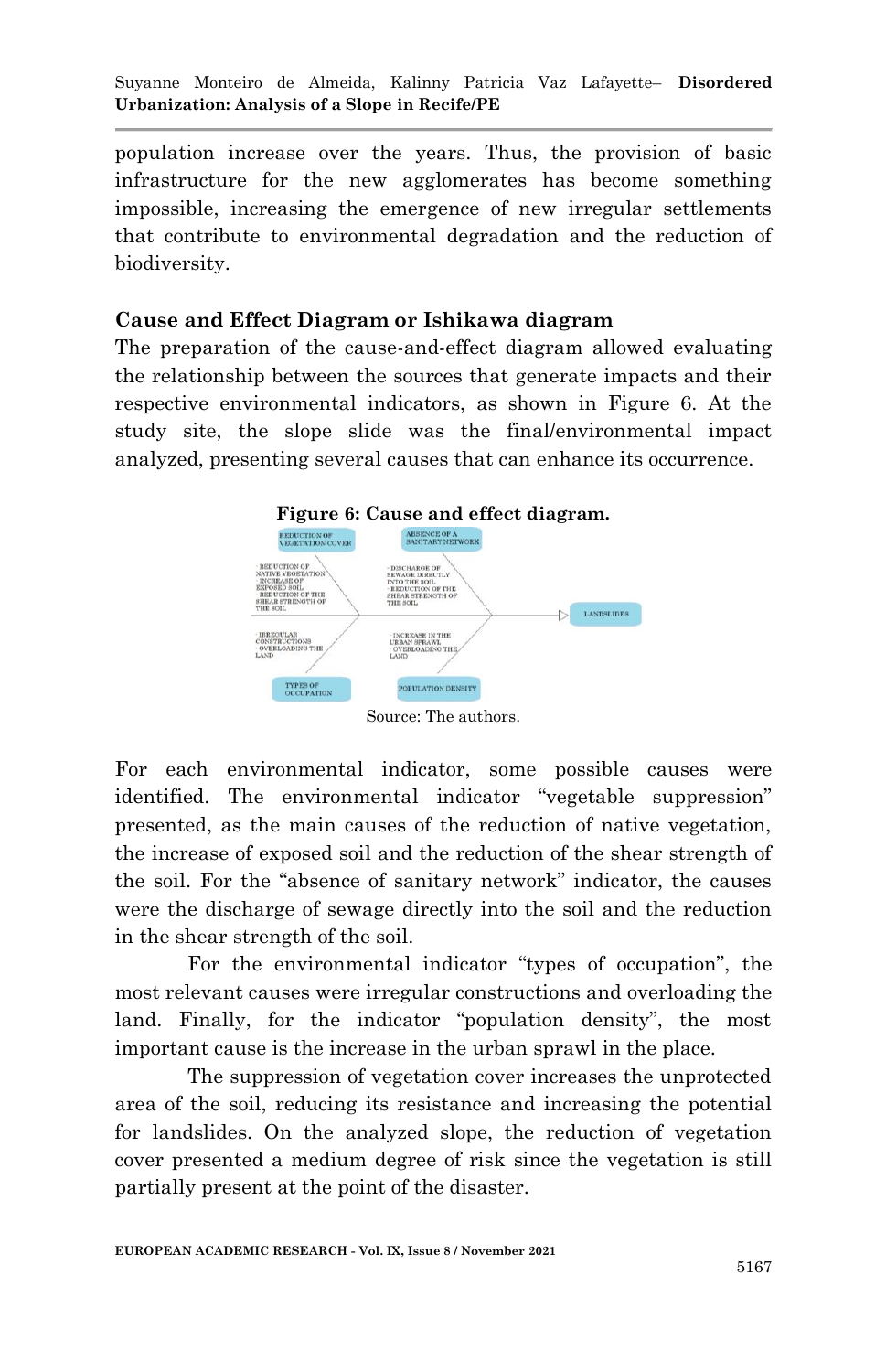Suyanne Monteiro de Almeida, Kalinny Patricia Vaz Lafayette– **Disordered Urbanization: Analysis of a Slope in Recife/PE**

The absence of a health network increases the volume of sewage that is released directly to the ground, resulting in a reduction in its shear strength. It was observed that most of the houses discharge sewage directly to the ground, without any kind of care, making the environmental indicator "absence of sanitation network" an indicator of a high degree of risk (Figure 7).

Thus, it is possible to see that in many parts of the city of Recife, especially on hills and slopes, the minimum requirements reported in the master plan related to basic sanitation are not met, requiring stronger government intervention in these places, in addition to campaigns for social and environmental education to reduce the impacts caused to the natural environment by human action.

**Figure 7: Discharge of sewage directly into the ground.**



Source: The authors.

At the site, there are constructions along the slope in places considered to be high risk, in which it is possible to analyze the absence of urban planning (Figure 8). These constructions on the slope increase the overload on the land and the mobilizing tensions, making the "type of occupation" indicator an indicator of high risk.





Source: The authors.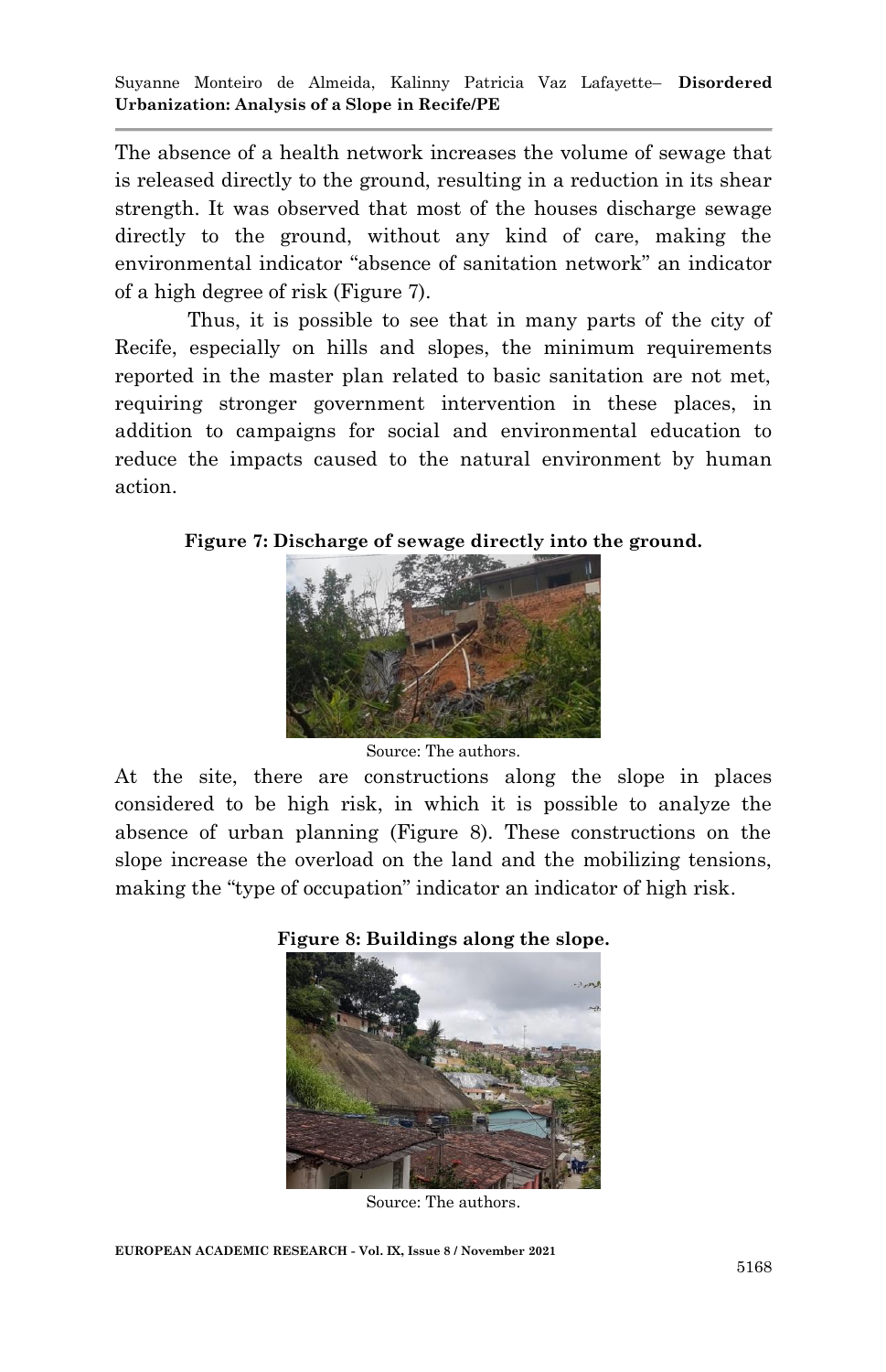The population density was represented by the increase in the area corresponding to the urban sprawl over time. At the point on the slope where the landslide occurred, it was found that the presence of buildings becomes less dense than at other points around the slope. Thus, population density is considered an indicator of medium risk for the area under study.

# **CONCLUSION**

Accelerated urbanization in the current century can be characterized by high demographic density and socio-environmental factors, such as income inequality and the supply of goods and services. Many regions, such as hilltops, are irregularly occupied, bringing various risks that can affect the lives of residents and society.

Large urban areas have been undergoing the process of formation of unequal and conflicting spaces that enhance socioenvironmental conflicts in the relationship between vegetation and urban areas, leading to socio-environmental segregation. The anthropic action presents itself as one of the main inducing causes for the occurrence of landslides, as it increases the mobilized shear stresses of the soil.

With the temporal analysis, it is possible to see the influence that urbanization caused in this region, bringing the formation of risk zones. Between 1975 and 2019 there was a reduction of 83.11% in the vegetation typology, revealing the strong influence of population occupation in the hillside area and its consequent suppression of vegetation cover. This factor enhances the risk of landslides, as the vegetation presents itself as a protection for the area, increasing the resistance to slope rupture.

The most abrupt change was observed between 1985 and 2009 when the reduction of vegetation reached the mark of 67.21%. The area referring to the urban sprawl has increased considerably over time, reaching, in 2019, 75% of the total area under study. The typology referring to the road system showed an increase of 51.52% between 1975 and 2019 due to the need to create new access routes for the movement of people and goods as urbanization grows.

Regarding the cause-and-effect diagram, it was found that the factors suppression of vegetation cover and population density are medium-risk indicators for the area, while the factors types of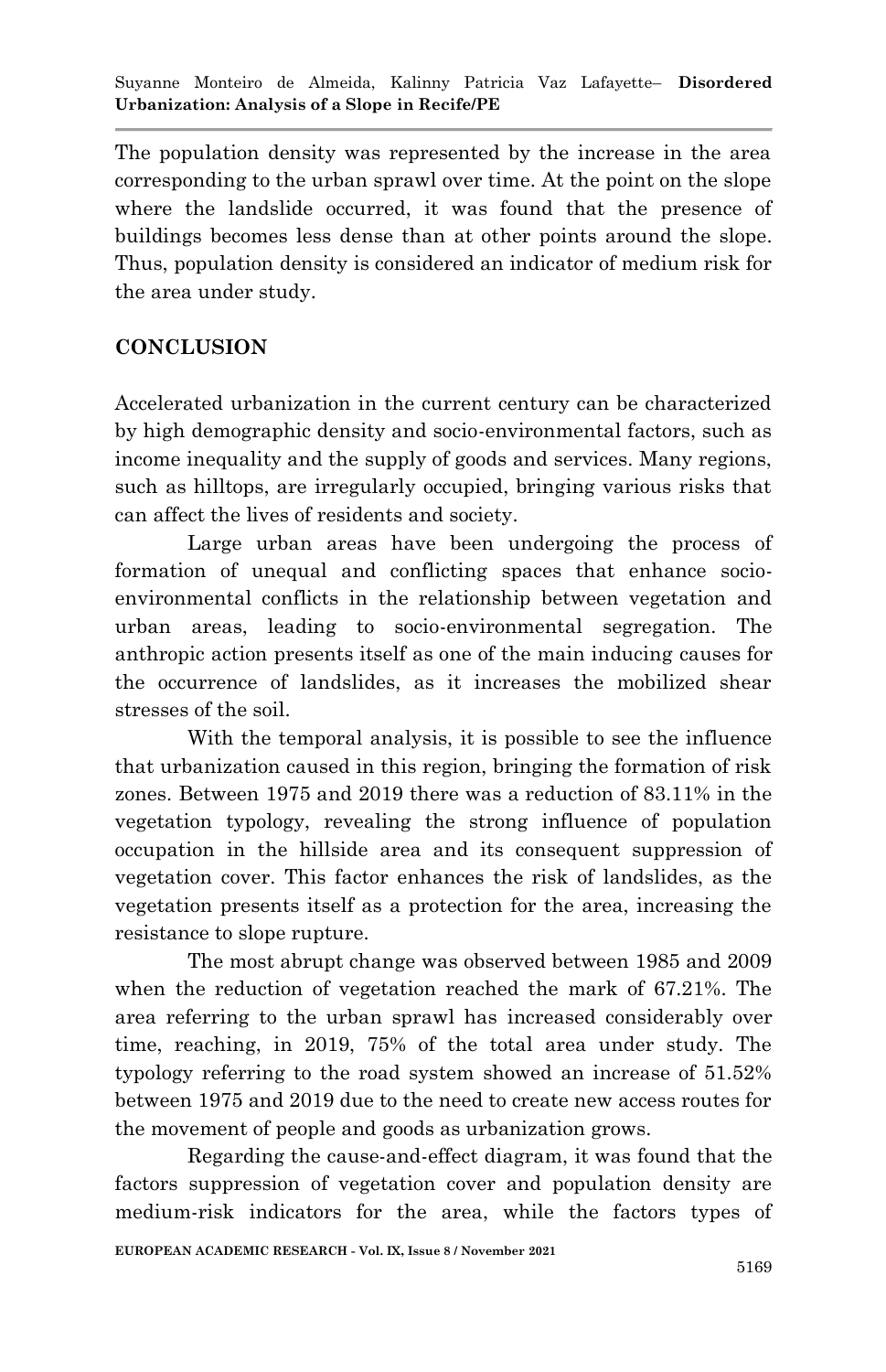Suyanne Monteiro de Almeida, Kalinny Patricia Vaz Lafayette– **Disordered Urbanization: Analysis of a Slope in Recife/PE**

occupation and absence of a sewage network are high-risk indicators for the area.

Thus, population density can be understood as a control variable that allows for better environmental management, increasing the need for stronger government actions, especially in areas with a larger number of residents, aiming to reduce environmental degradation and training areas considered to be at risk.

It is recommended that in future works carried out for the site, soil reinforcement techniques are analyzed to improve the geotechnical characteristics of the terrain, in addition to the development of educational projects to guide the local population on their role in reducing of natural accidents and environmental preservation.

#### **REFERENCES**

- 1. Abrantes, P., Gomes, E., Rocha, J., & Teixeira, J. (2018). Uso e ocupação do solo no concelho de Lousada: dinâmicas, padrões e futuro provável. *Lucanus*, 2, 94-108. Recuperado de https://repositorioaberto.up.pt/bitstream/10216/117685/2/303685.pdf.
- 2. Agência Pernambucana de Águas e Clima (APAC). (2021). *Bacias hidrográficas*. Recuperado de http://www.apac.pe.gov.br/pagina.php?page\_id=5.
- 3. Aprígio, M. (2019). Forte chuvas deixam rastro de mortes e destruição no Grande Recife [Jornal do Comércio]. Recuperado de https://jconline.ne10.uol.com.br/canal/cidades/geral/noticia/2019/07/24/forteschuvas-deixam-rastro-de-mortes-e-destruicao-no-grande-recife-383978.php.
- 4. Barbosa, F. G. (2010). Estrutura e análise espaço temporal da vegetação do manguezal do Pina, Recife-PE: subsídios para manejo, monitoramento e conservação (Dissertação de mestrado). Faculdade de Geografia, Universidade Federal de Pernambuco, Recife, PE, Brasil.
- 5. Barros, H. R., & Lombardo, M. A. (2013). Zoneamento climático urbano da cidade do Recife: uma contribuição ao planejamento urbano. *GEOUSP – espaço e tempo*, (33), 186-197. doi: https://doi.org/10.11606/issn.2179-0892.geousp.2013.74310.
- 6. Carvalhais, R. M., Moraes, N. A., Silva, H. F., & Bernardes, I. M. M. (2019). Deslizamento de encostas devido a ocupações irregulares. *Brazilian Journal of Development*, 5(7), 9765-9772. doi: https://doi.org/10.34117/bjdv5n7-150.
- 7. *Emenda constitucional, n. 26, de 14 de fevereiro de 2000*. Altera a redação do art. 6º da Constituição Federal. Recuperado de http://www.planalto.gov.br/ccivil\_03/constituicao/Emendas/Emc/emc26.htm#:~:text =EMENDA%20CONSTITUCIONAL%20N%C2%BA%2026%2C%20DE,6o%20da%2 0Constitui%C3%A7%C3%A3o%20Federal.&text=.%22%20(NR)- ,Art.,14%20de%20fevereiro%20de%202000.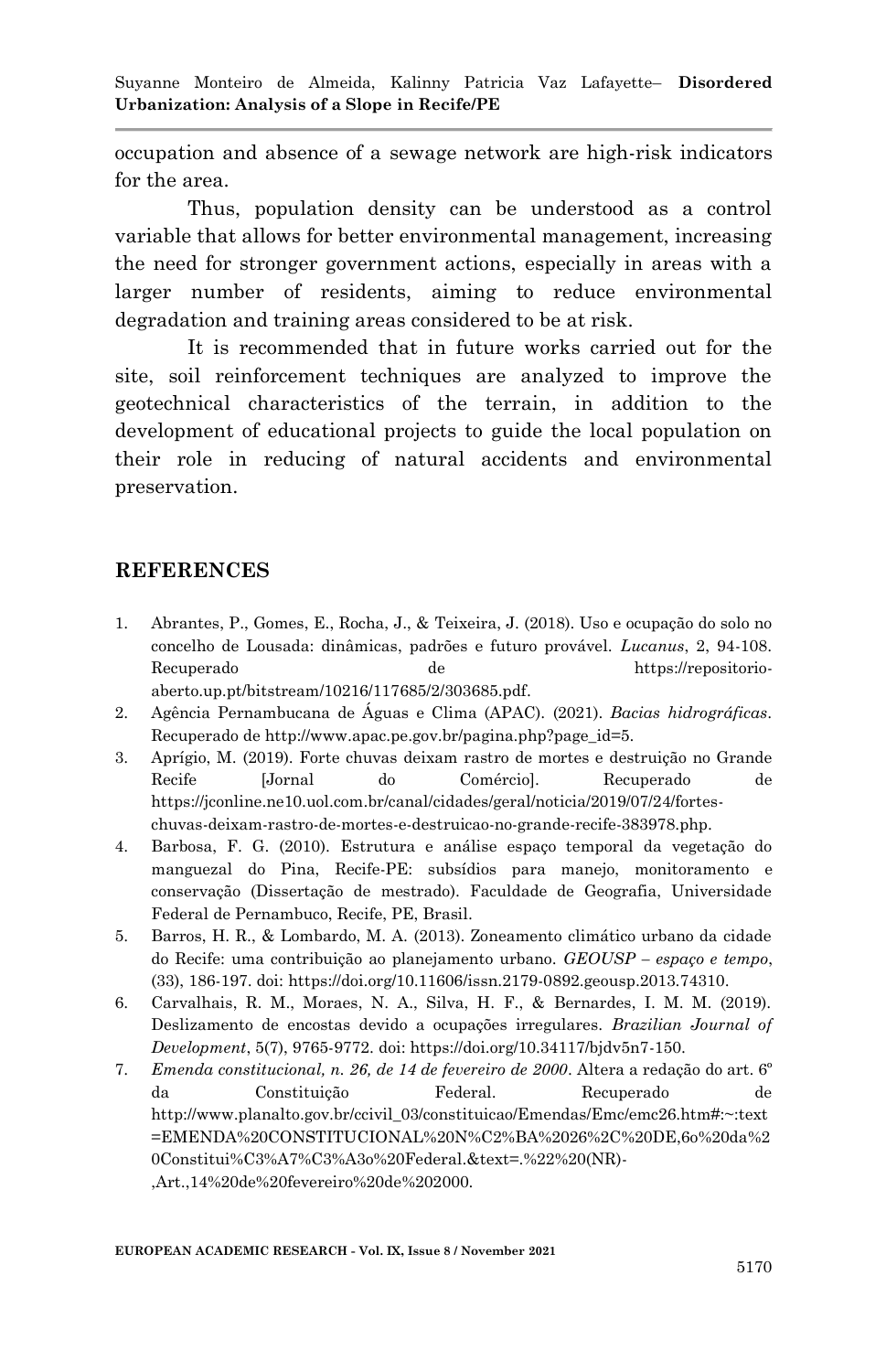- 8. Fundação João Pinheiro. (2016). Déficit Habitacional no Brasil | 2013-2014. Recuperado de http://www.portal.apeop.org.br/wpcontent/uploads/2016/09/D%C3%A9ficit-Habitacional-2014.pdf.
- 9. Gerscovich, D. M. S. (2016). Estabilidade de taludes (2a ed.). São Paulo: Oficina de textos.
- 10. Instituto Brasileiro de Geografia e Estatística (IBGE). (2017). *Conheça cidades e estados do Brasil.* Recuperado de https://cidades.ibge.gov.br/brasil/pe/recife/panorama.
- 11. *Lei n. 17.511, de 29 de dezembro de 2008*. Promove a revisão do plano diretor do município do Recife. Recuperado de https://leismunicipais.com.br/plano-diretorrecife-pe.
- 12. *Lei n. 18.432, de 18 de dezembro de 2017*. Dispõe sobre o plano plurianual para o período de 2018-2021. Recuperado de http://transparencia.recife.pe.gov.br/uploads/pdf/Plurianual%20de%202018%20at% C3%A9%202021\_4b2081a4736acbc492c55ca92c4badf9.pdf.
- 13. Lima, M. F. V. (2020). O direito à moradia e as políticas públicas habitacionais brasileiras da segunda década do século XXI. *Geo UERJ*, (36), e48406. doi: https://doi.org/10.12957/geouerj.2020.48406.
- 14. Mantovani, B. (2016). Mapeamento de risco a movimentos de massa e inundação em áreas urbanas do município de Camaragibe (Dissertação de mestrado). Faculdade de Engenharia Civil, Universidade Federal de Pernambuco, Recife, PE, Brasil.
- 15. Mello, P. F. (2018). Influência da face na estabilidade de taludes em solo grampeado (Dissertação de Mestrado). Faculdade de Engenharia Civil, Universidade Estadual do Rio de Janeiro, Rio de Janeiro, RJ, Brasil.
- 16. Nogueira, F., Passarelli, S. H., Moura, R., & Varallo, L. (2020). O emprego da carta geotécnica de aptidão à urbanização: Debate sobre o licenciamento do Centro Logístico Campo Grande, Santo André, SP. *Brazilian Journal of Development*, 6(9), 73741-73762. doi: https://doi.org/10.34117/bjdv6n9-725.
- 17. Oliveira, A. L. G., Magalhães, S. L. M., Fiorese, O., Neto., Pasqualetto, A., & Bárrios, G. F. M. (2015). Urbanização de risco em frente de escarpa e encostas: caso de Primavera do Leste-MT. *Revista Brasileira de Desenvolvimento Regional*, 2, 197-219, 2015. doi: http://dx.doi.org/10.7867/2317-5443.2015v3n2p197-219.
- 18. Oliveira, C. G., & Giudice, D. S. (2017). Impactos socioambientais em áreas de ocupação espontânea o exemplo de Vila Canária – Salvador-BA. *Revista Tocantinense de Geografia*, 6(9), 65- 87. doi: https://doi.org/10.20873/rtg.v6n9p65- 87.
- 19. Portela, M. F. A. (2019*).* Avaliação da dispersividade e resistência à compressão de compósitos de um solo da formação barreiras com RCD e cal (Dissertação de Mestrado). Faculdade de Engenharia Civil, Universidade de Pernambuco, Recife, PE, Brasil.
- 20. Prefeitura Municipal do Recife. (2021). *Serviços para o cidadão*. Recuperado de http://www2.recife.pe.gov.br/servicos/cidadao.
- 21. Proni, M. W. (2017). Observações sobre a questão social no Brasil. *Carta Social e do Trabalho*, (36), 1-21. Recuperado de https://plataformapoliticasocial.com.br/wpcontent/uploads/2018/08/Proni\_Observa%C3%A7%C3%B5es-sobre-aquest%C3%A3o-social-no-Brasil\_Carta-Social-e-do-Trabalho-n.-36.pdf.